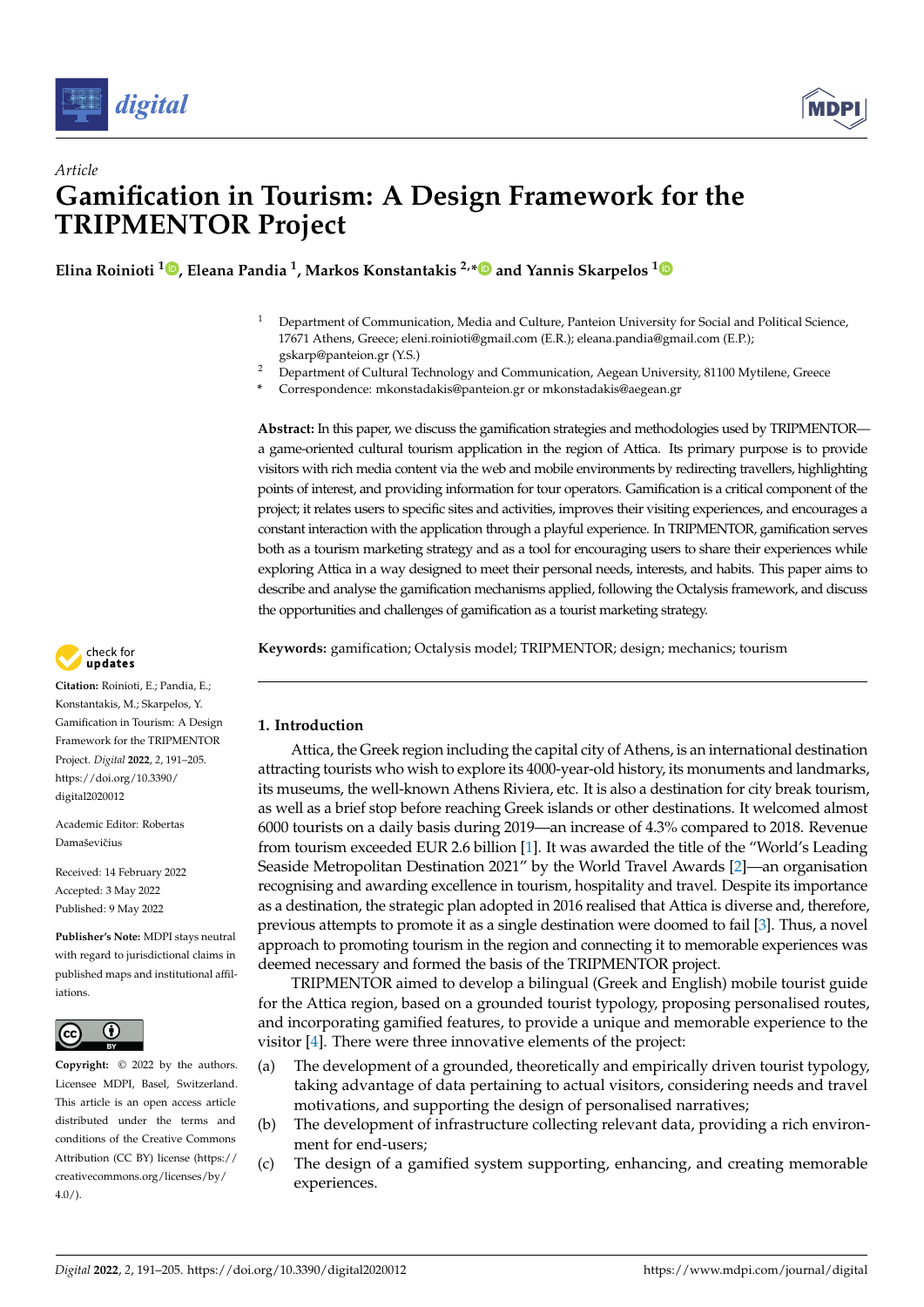The project aimed to (a) understand and meet the possible needs of its users and gain some insight into their mindsets; (b) help them get a good feel for the local culture, while taking advantage of prejudices and stereotypes to relate modern and ancient Greek culture; and (c) encourage interaction and exchange, aiming to invite visitors to immerse themselves in present-day Attica, pinpointing the picturesque, recalling the classic, and facilitating the discovery of the modern allure of everyday life.

This paper presents an in-depth look at TRIPMENTOR's gamification design, the choices made, its workflow, and its expected results. The paper is structured as follows: Section [2](#page-1-0) examines the principles of gamification design and the state of the art in cultural tourism gamification. Section [3](#page-2-0) outlines the methodology used to develop the gamification design, while Section [4](#page-10-0) opens a discussion on digital storytelling and how it was implemented in our project. Finally, Sections [5](#page-11-0) and [6](#page-11-1) provide a summary and offer some conclusions.

#### <span id="page-1-0"></span>**2. Theoretical Analysis**

In this section, the background knowledge necessary for understanding gamification design and its application in TRIPMENTOR, is presented.

# *2.1. Gamification*

Gamification is usually described as a system applying game design elements to a nongame context to create playful experiences and modify users' attitudes while encouraging engagement and participation. Gamification may also be perceived as a form of service packaging, where a core service is enhanced by a rule-based system providing feedback and interaction mechanisms to users to facilitate, support, or even change their overall behaviour [\[5\]](#page-13-4). Gamification might prove to be a powerful tool for establishing brands, engaging users, and influencing their behaviour by adopting game mechanics beyond the traditional gaming context [\[6\]](#page-13-5). Features such as leaderboards and social interaction within a gamified context are positively related to the emotional, cognitive, and social forms of engagement [\[7\]](#page-13-6). Emotional engagement pertains to feelings of positivity and enjoyment when engaging with a gamified medium [\[8\]](#page-13-7); cognitive engagement entails focusing on or engrossment with the gamified medium [\[9\]](#page-13-8); behavioural engagement occurs when a user consumes energy, effort, and time during an interaction with other people involving a gamified medium [\[10\]](#page-13-9). Moreover, gamification is a valuable technique for brand management since it may increase brand equity [\[7\]](#page-13-6). Gamified marketing activities have a positive effect on satisfaction and brand loyalty, positive word-of-mouth, and resilience to negative publicity [\[11\]](#page-13-10). When applied in non-game contexts, gamification aims to provide incentive, motivation, excitement, agency, and purpose [\[12\]](#page-13-11).

A distinction has been made between reward-based and meaningful gamification [\[13\]](#page-13-12). The former is a system designed to reinforce desirable behaviour by providing rewards (e.g., leaderboards, levels, and points). This is considered to be a form of extrinsic motivation and has a short-term effect on user behaviour. Conversely, meaningful gamification evokes intrinsic motivation, associated with transformative learning and long-term changes [\[14\]](#page-13-13).

## *2.2. Gamification in Tourism*

Tourism is about experiences, and tourism experience design aims to produce memorable experiences. Gamification as a part of such a design is inextricably connected to storytelling, i.e., in rendering the experience meaningful. Moreover, it leads to rewarding interactions, heightened joy, immersive experiences, brand recognition, and loyalty to the destination [\[15\]](#page-13-14). Therefore, tourists are receptive to a gamified experience during their visit [\[16\]](#page-13-15). Furthermore, gamification in tourism may be implemented in the physical world, with minimal use of technology, such as in most of the examples noted by Bulencea and Egger [\[17\]](#page-13-16). Technology, on the other hand, enhances tourism experience design with new affordances, taking advantage of geolocation, augmented reality, gamified travel tours for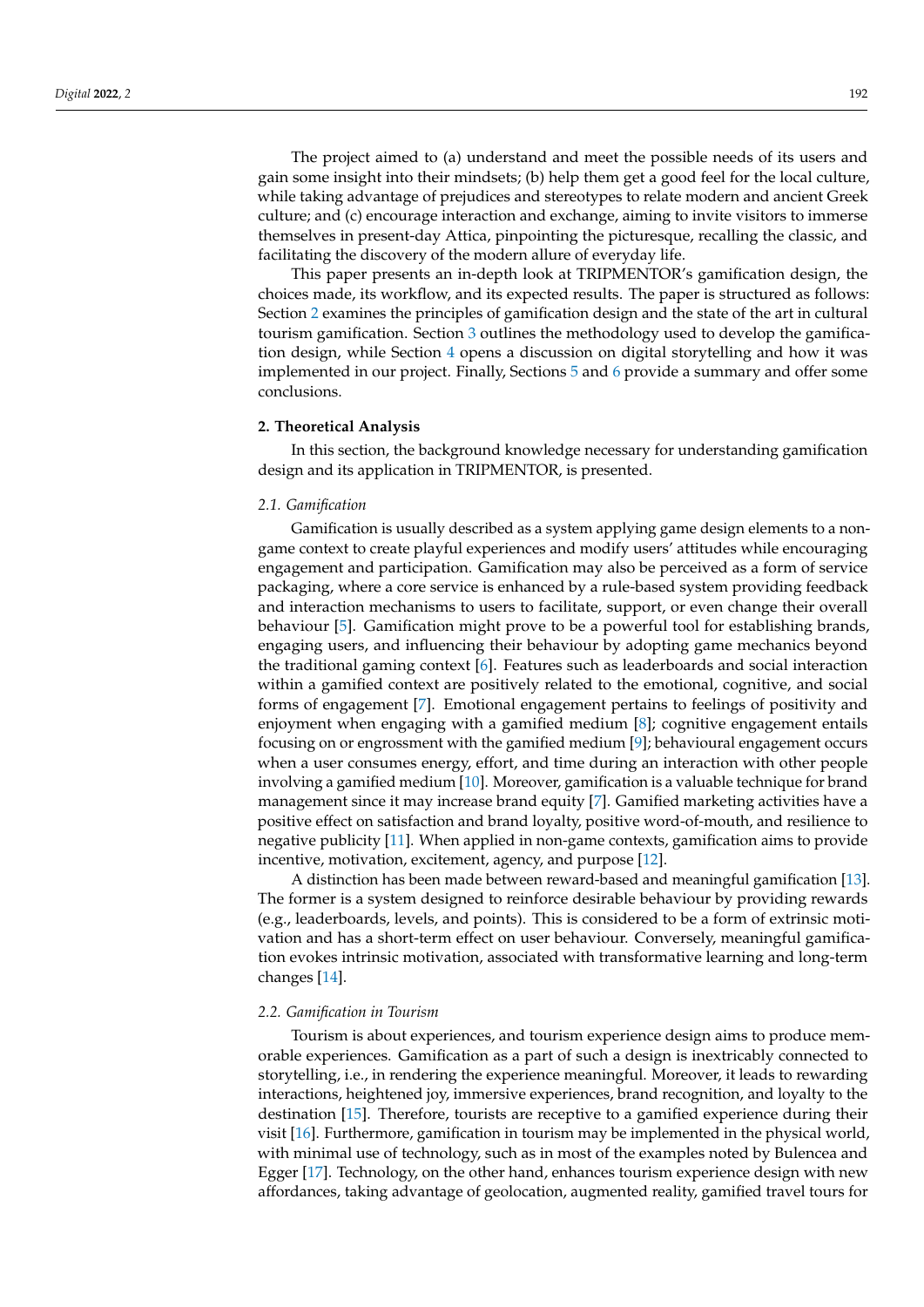urban and rural environments, theme park games, gamified immersive experiences in cultural heritage, gamification and transmedia storytelling, gamified restaurant experiences, gamification in hospitality, and gamified flight experiences [\[18\]](#page-13-17).

Games in travel and tourism aim to educate the tourist and promote the destination, whilst location-based mobile games are designed to deepen visitors' engagement and immersion in the sociocultural environment. They are frequently modelled after the classic scavenger hunt, in which players must collect information while exploring for areas of interest, sometimes competing with other players [\[15\]](#page-13-14).

Gamification is particularly recommended in zoos [\[19\]](#page-13-18), museums [\[20\]](#page-13-19), heritage sites [\[21\]](#page-13-20), "green" and sustainable tourism [\[22\]](#page-13-21), city tours [\[23\]](#page-13-22), the hospitality and tourism industries [\[15,](#page-13-14)[24–](#page-13-23)[27\]](#page-13-24), and the tourist sector as a whole.

Research on gamification in tourism is for the most part descriptive, showcasing success stories and best practices [\[28–](#page-13-25)[30\]](#page-14-0). A few qualitative studies employ case studies [\[31,](#page-14-1)[32\]](#page-14-2) or focus groups [\[15\]](#page-13-14), and very few employ research techniques.

Gamification may enhance a tourist service by transforming a city tour into a "slideshow" shareable with friends and family at home; increase customer involvement and the perceived value of the service, resulting in product and service differentiation; and provide enormous marketing possibilities in the tourist business. Travel has traditionally been the first sector to adopt innovative initiatives, while tourism is increasingly reliant on collaborative service production. Social media, mobile phones, and gaming provide technological tools for enhancing such experiences [\[33\]](#page-14-3).

# <span id="page-2-0"></span>**3. The TRIPMENTOR Design Methodology**

Relying upon existing literature and research in the field of providing digital services to visitors, TRIPMENTOR was developed as an electronic guide to the Attica region. Its aim was to propose diversified and personalised experiences to both nationals and international visitors, opening opportunities for visiting lesser-known but still important points of interest. Gamification was implemented in the design of the application from the very beginning, as a means to promote positive user behaviours and enhance the overall visiting experience. In this section, we present our methodology in selecting a gamification framework, designing techniques, progress and feedback mechanics, the point and levelling system, and the scoring and social mechanics.

#### *3.1. The Gamification Framework*

The first step was the selection of an appropriate gamification framework that would guide our design choices. Over the years, different frameworks, based on technologyorientated or system-orientated approaches and user-centred designs, have been developed to meet different needs [\[34\]](#page-14-4). The MDA (standing for mechanics, dynamics, and aesthetics) framework [\[35\]](#page-14-5), for example, is one of the best-known tools in game design and has been extensively used in gamification. Following an agile approach, the MDA offers an analysis of the game design process under three categories: rules, systemic processes, aesthetics, or emotional response. The framework is based on systemic logic rather than a user-centred perspective. Other models, such as the 6D [\[36\]](#page-14-6) or the GAME framework [\[37\]](#page-14-7), describe the steps for designing a gamified experience and the key information needed, based on players'/users' typologies [\[38\]](#page-14-8).

We adopted the Octalysis model [\[39\]](#page-14-9) for TRIPMENTOR, which is an open, dynamic framework for meaningful gamified experiences that aims to turn core users' drives into dynamic mechanics. This model may be applied both as a design tool and an evaluation tool for gamified applications, based on an eight-axis logic: eight parameters forming an octagon that a designer should consider during a gamification project. This octagon works as a point-based system where different design elements are represented by its eight edges: the upper part of the octagon includes the positive and motivational-driven features, or the so-called white-hat gamification, while the bottom part represents the negative and impulsive-oriented features (black-hat gamification). Each drive is assigned with points on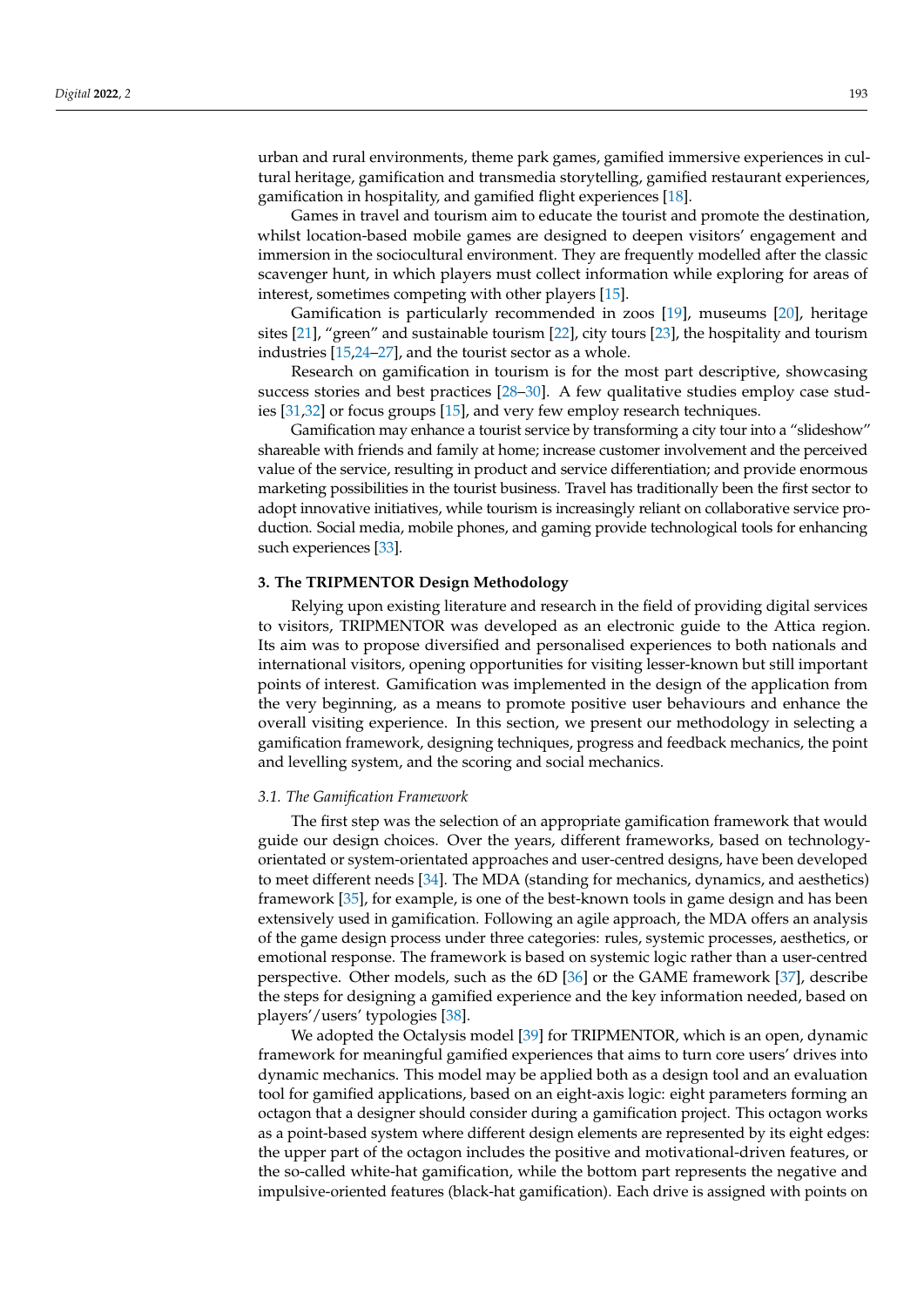a scale from 0–10, where 0 means the total absence of the specific drive, while 10 signifies the perfect application. Note that the maximum score a project can receive is 800 points  $(8 \times 10^2)$  but, as Yu-Kai Chou mentions, how the points are divided in the respective categories is much more important than the final score [\[39\]](#page-14-9).

The scoring system in Octalysis does not have the same meaning as in games, for example. Whereas in games everyone is trying to collect as many points as possible and every player is chasing the highest score [\[39\]](#page-14-9), in the Octalysis model scoring is merely an indicator, and balance is the ultimate goal. As a result, even a design project scoring five points for each drive is fairly balanced and satisfies all basic drives. The Octalysis diagram allows the game developers to identify weak drives and proceed with the proper adjustments. For example, when the diagram is overly extended in the bottom core drives, an evaluation should be carried out to determine whether the design is mostly based on black-hat gamification. Including black-hat aspects, the Octalysis model motivates the designers to take them into account, instead of covertly ignoring them. Chou suggested that scoring is not set in stone but is rather a personal estimation based on subjective experience [\[39\]](#page-14-9).

The point-based aspect of this model enhances the iterative procedure of design; after all of the design choices have been made, the designer can retrospectively evaluate the mechanics using the octagon and proceed with further adjustments. Developing a balanced design framework is the holy grail of gamification, and the Octalysis model has proven to be a valuable tool in the hands of designers.

Specifically, the eight axes or pillars can be briefly described as follows:

- 1. Epic Meaning: An essential motivational drive, making the players/users feel like they are part of an ecosystem, or belonging to the inner circle of a secret society. This motivation is usually built through an epic narrative framing users' activities and choices and making them part of a mission to achieve the greatest good.
- 2. Accomplishment: Perhaps one of the most recognisable and overused motivational drives. People need to set specific long- or short-term goals to accomplish a mission or a task and receive pleasure from it. Accomplishment refers to designing an experience in which the players/users know what the target is and how to achieve it and receive instant feedback on their choices. Badges, leaderboards, status points, and levelling systems are mechanics that guide players towards success.
- 3. Empowerment of Creativity and Feedback: Empowerment is highly connected to the aforementioned drives. The feeling of accomplishment cannot be cultivated unless the players/users are empowered. However, empowerment is also connected to creativity, and to the ability to indulge oneself in a process providing the freedom to play, create one's own content, express one's creativity, and evidence the results of one's actions. The instant feedback, boosters, and milestones are among the most usual game mechanics for feedback.
- 4. Ownership: For most users, the sense of creating something of their own, redeemable as a sort of digital currency, is essential. It cultivates the feeling that their efforts and, probably, their resources are well spent, boosting their loyalty to a specific service or brand.
- 5. Social influence: Sociality is one of the core motivational drives that every designer must consider. How to share information, how and in what ways users will interact, and how players can display their social influence are essential to design choices to satisfy this basic need for connectivity and sociability. The next three motivational drives of the Octalysis model differentiate black-hat from white-hat gamification. Black-hat gamification promotes short-term addictive behaviours, rather than longterm engagement.
- 6. Scarcity: Scarcity is related to exclusiveness, with an opportunity, a prize, or an event that is not globally accessible, due either to time limitations or to random factors that a user cannot control. In everyday life, we see people becoming anxious to get their hands on products available only for a limited time or to a specific audience.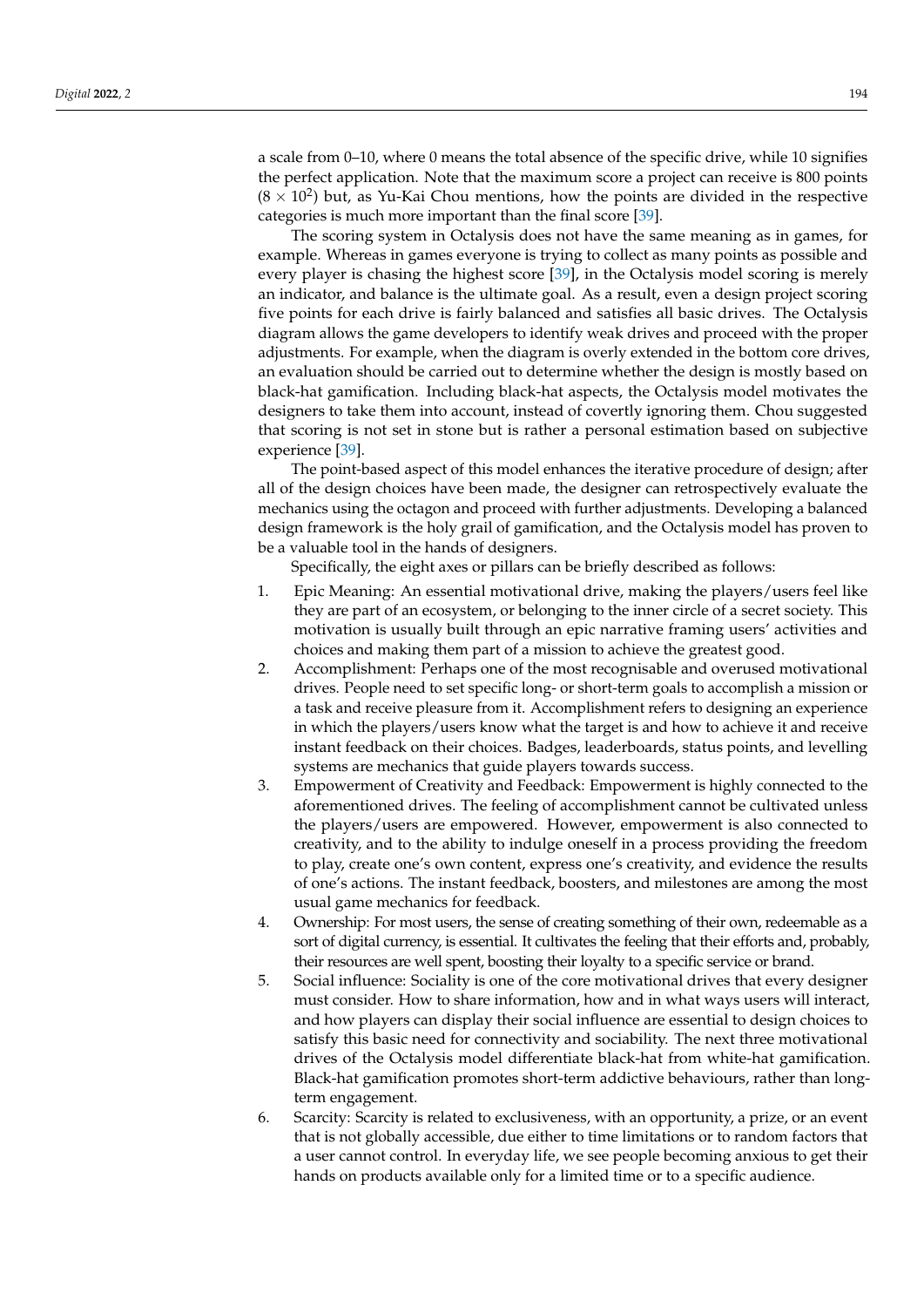- 7. Unpredictability: Unpredictability is similar to scarcity but highlights the effect of surprise when something pleasant yet random happens. In games, for example, rare items satisfy this drive. Nevertheless, if these rare items are found during looting and under commonly accepted conditions, such as after a successful battle, then we can conclude that this mechanic has a positive effect (white hat). On the other hand, if rare items are linked with loot boxes, promoting a more gambling-like gaming behaviour, it can be labelled as a black-hat mechanic.
- 8. Avoidance: Avoidance expresses the fear of not seizing an opportunity. As Yu-Kai Chou mentions, people identify a temporary opportunity and feel that they need to act quickly or else they will lose it forever [\[39\]](#page-14-9).

# *3.2. Implementing Octalysis to TRIPMENTOR*

The TRIPMENTOR project aimed to address three issues:

- Increasing user satisfaction. This aim was two-fold: on the one hand, it meant satisfaction with the app itself and its service in creating a memorable experience, while also entailing satisfaction with the actual experience as conforming to the user's expectations from their travel.
- Promoting long-term and repeated use of the application, especially when visiting the Attica region. Long-term use means that users should be prompted to continue using the app after their travel is over, either to remember their experience, or to share their memories via social media, while repeated use means that they are prone to re-use the app in their subsequent visits to the area.
- Enhancing user engagement (commitment) through social interaction.

To address these issues, we adopted the Octalysis model as a design framework. As shown in Figure [1:](#page-5-0)

- 1. Epic Meaning: TRIPMENTOR is based on the personalisation of the tourist experience, based on tourist typologies. Storytelling plays an essential role in guiding and framing TRIPMENTOR's design. However, specific constraints made the development of a narrative incorporating the features of "Epic Meaning" challenging. The narrative aims to support the point system and build the levelling system while controlling the interaction between users and the application. Thus, the "Epic Meaning" in TRIPMENTOR is limited.
- 2. Accomplishment: A specific point system and a narrative levelling system were used to promote achievement. Different indicators were employed to satisfy the need for progress and fulfilment.
- 3. Empowerment of Creativity and Feedback: To increase the motivation of creativity, TRIPMENTOR's design incorporates features such as "Create your own routes" and "Create your own games" for its users. These features are open to user-generated content; users may add their own content, create their own paths and minigames, and share them with the rest of the TRIPMENTOR community. Another feature included under the rubric of empowerment is map annotation, providing users with the resources to take notes about the places they have visited.
- 4. Ownership: Ownership in the digital world is a complicated issue since it is related to recognition rather than to possession per se. For TRIPMENTOR, design is linked to empowerment of creativity and feedback, as it allows the user to design/create a task/challenge and present themselves as the designer/creator. When users share a path, their name is displayed, and other users can vote for it as their favourite (heart point system). This vote is essentially a digital confirmation of the community praising one's digital "work".
- 5. Social Influence: TRIPMENTOR offers several opportunities to develop sociability among users, with functions such as "Post a secret", "Share a point of interest", or "Share a complete route on social media". As we describe in the relevant section, through these features, visitors can indicate alternative routes, propose new experiences, collect positive votes and, thus, gain the trust and acceptance of other users.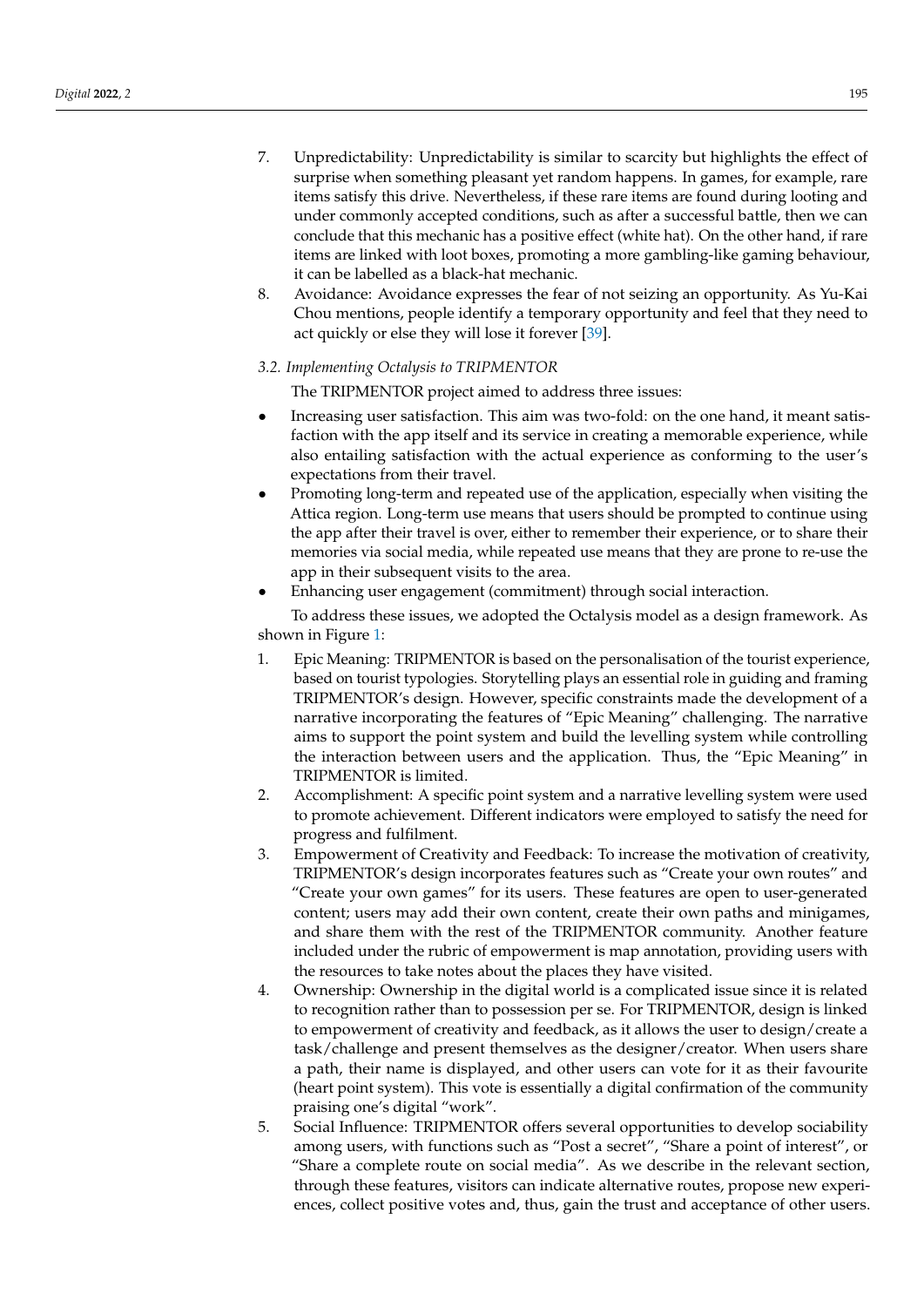The social influence here is measured through a point-based system that calculates upvotes from other visitors.

6. Scarcity, Unpredictability, and Avoidance: Building motivation through the aforementioned drives essentially means using the devices of surprise and the unexpected in a positive way, building towards white-hat gamification. We used a function called "Secrets" as the element of surprise, and the "Mini games challenge" as an event-based limited-period initiative motivating participation. Secrets are geolocated algorithm-defined messages that pop up at specific points of interest. Users may also "organise" short-term mini gaming challenges, using ready-made forms provided by the application. In TRIPMENTOR, scarcity and unpredictability are satisfied through the "Secrets" feature, while avoidance is satisfied through the "Mini-games".

<span id="page-5-0"></span>

**Figure 1.** TRIPMENTOR Octalysis analysis.

A summary of gamification design characteristics in terms of the motivations they satisfy is provided in Table [1.](#page-6-0)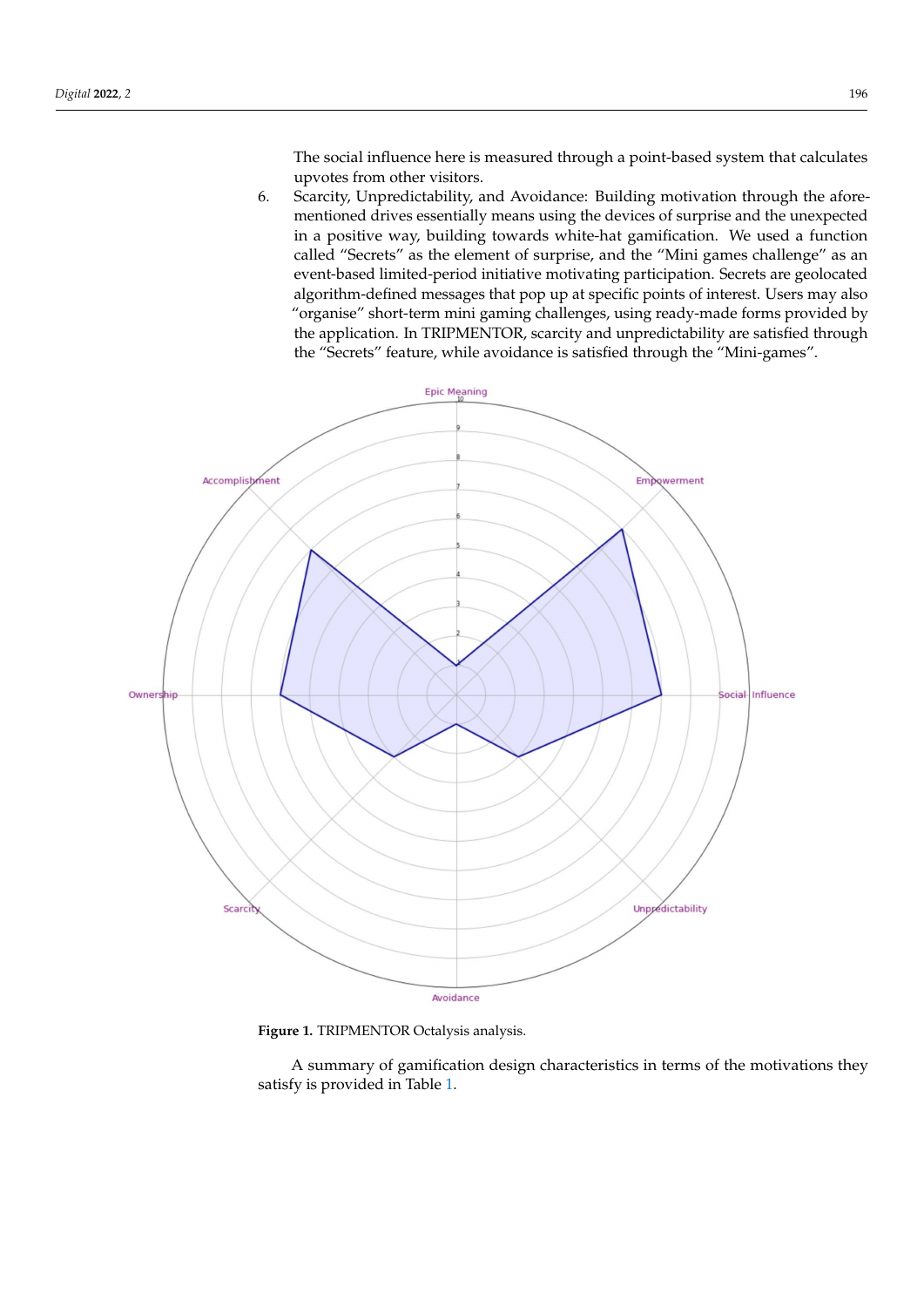| Characteristics                 | <b>Motivation They Satisfy</b>                   |
|---------------------------------|--------------------------------------------------|
| Share a secret                  | Scarcity, Unpredictability                       |
| Share a secret (user-generated) | Creativity, Sociality                            |
| Create a route (user-generated) | Creativity, Ownership, Sociality                 |
| Social media sharing            | Sociality                                        |
| Levelling your avatar           | Progress, Feedback, Accomplishment, Storytelling |
| Point system                    | Progress, Feedback, Accomplishment               |
| Route completion progress bar   | Feedback                                         |
| Heart levelling system          | Feedback, Sociality, Accomplishment              |
| Create your own mini game       | Creativity, Ownership, Sociality                 |
| User map annotation             | Creativity                                       |
| Minigame challenge              | Sociality, Scarcity, Avoidance                   |
| Sociality index                 | Sociality, Feedback, Progress                    |

<span id="page-6-0"></span>**Table 1.** Characteristics of TRIPMENTOR's gamification design.

Using the Octalysis model as an evaluation tool, we were able to visualise our design choices. Figure [1](#page-5-0) makes clear that our design depends heavily on white-hat gamification (we can observe the sides of the octagon extending to the right and left), while the bottom side is less developed. Our design scored 228 points, mainly distributed in the following drives: Accomplishment, Empowerment, Ownership, and Social Influence. The lack of the Epic Meaning motivation creates a schematic imbalance, highlighting the need to further explore the potential of building our "grand narrative". Scarcity, Unpredictability, and Avoidance, despite scoring low, are linked with white-hat gamification and this is an important aspect of our design. As evidenced in Table [1,](#page-6-0) they are connected to usergenerated challenges, minigames, and features offering an engaging experience. In Figure [1,](#page-5-0) we can see how our gamification design (in blue) matches a perfect octagon. Analytically, Epic Meaning scored 1/10 points since we could not bind our gamification design with an epic narrative. Accomplishments scored 7/10, including mechanics such as "Level up your avatar", and different scoring systems, such as the heart levelling system. Empowerment of Creativity and Feedback received 8/10—the highest score of any category. TRIPMENTOR is heavily based on user-generated content ("Create a route", "User map annotation", "Share a secret", etc.), and that design choice is reflected in the individual scores. Ownership and Possession scored 6/10. Visitors spend time and energy creating their own content. This kind of effort generates interest in the result and, finally, satisfies the ownership drive. Social Influence is the second-highest scoring category, with 7/10 points, and mechanics such as the "Social index" and the "Mini-game challenge" create a measurable social experience. The bottom core drives, including Scarcity and Impatience, are less developed in our design. Scarcity and Curiosity scored 3/10 each because they can both be satisfied only through the "Share a secret mechanic". Finally, Loss and Avoidance received 1/10 points solely due to the "Mini-games challenge", whose short duration and quick start encourage participation.

In gamification design, different models and description schemes are used to depict, organise, and analyse the system flow and the end-user experience, emphasising different aspects of design. Specifically, in the recent literature, gamification patterns are used as design solutions to common design problems—from Herger's 10-pattern model [\[40\]](#page-14-10) and the gamification pattern analysis by Ašeriškis and Damaševičius  $[41]$ , to other more analytical formats, the interest of the research and design community is in how to systemise our common knowledge gained from games, and how to best apply it to projects where, as Swacha and Muszyńska (2016)  $[42]$  put it, "designers have the least freedom"—a freedom usually limited by business models, corporate goals, target groups, etc. In TRIPMENTOR, the Octalysis model was used as a gamification design model, but also as a concept documentation model. Its drive-based structure provides us with the design freedom to work with different audiences and types of visitors and address different kinds of problems.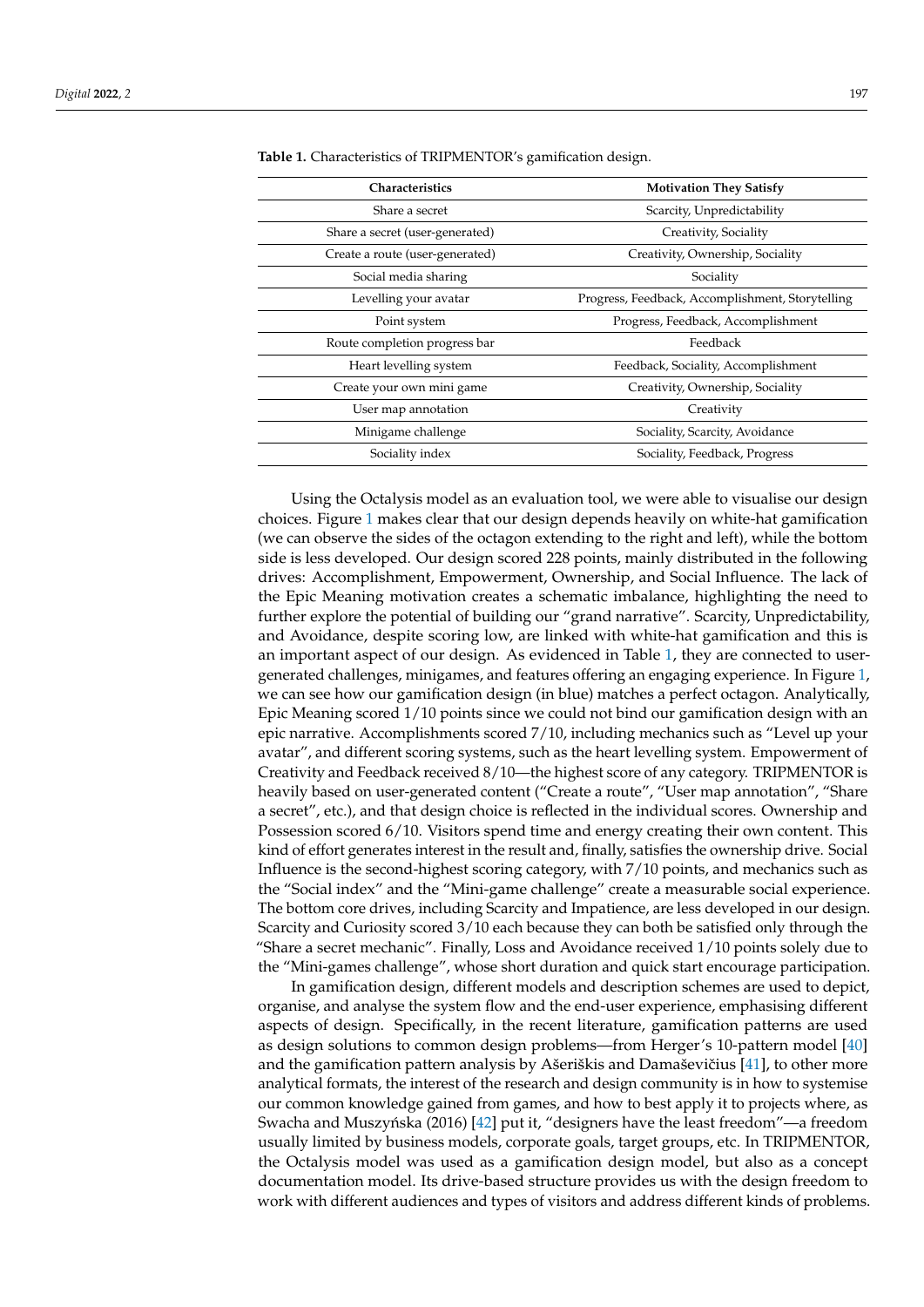In the following sections, we outline what kinds of mechanics we used, how they were implemented, what kind of aesthetic experience we expect to obtain, how they relate with other mechanics and, finally, what kinds of needs they were designed to meet. The TRIPMENTOR application is currently under development, so no public evaluation data can be disclosed at this point.

## *3.3. Mechanics*

In general, mechanics relate to game rules, but mainly refer to the processes that support and frame a flow of actions, while at the same time providing the necessary feedback for the users to be able to enjoy and enhance the experience offered.

The mechanisms applied in TRIPMENTOR may be classified into the following categories:

- (a) Progress and feedback mechanics: Mechanics that provide a sense of evolution and progress.
- (b) Social mechanics: Mechanics that support user interaction and create an online community.
- (c) Engagement mechanics: Mechanics that depict users' online actions and behaviours concerning the affordances provided.

3.3.1. Progress and Feedback Mechanics: Point and Levelling System

The levelling system is a system of rules regulating how the users can satisfy their needs for progress and development. In practice, the levelling system provides users with the tools to evolve to ever-higher levels of experience, collecting points and receiving perks. As expected, designing the levelling system also affects the end-user experience.

If the designer chooses to use a linear progression system, the player must make an extra effort to achieve the next level. For example, if a gamification system is based on collecting rubies to level up, and levelling from the first to the second level is completed when two rubies are collected, the next level will need four rubies, the fourth will need six, and so on.

An exponential growth system, on the other hand, gives players a quick start, but levelling becomes harder as they grow to the next level. This design choice helps players build their experience in the beginning when they require it most, but afterwards, it becomes increasingly demanding (Figure [2\)](#page-7-0). Most RPG games are based on this logic.

<span id="page-7-0"></span>

**Exponential progression** 

**Figure 2.** Exponential progression diagram  $(x = levels$  and  $y = level$  levelling up points).

For TRIPMENTOR, we designed a levelling system based on the exponential progression to boost first-time users and satisfy their drive for achievement and progress. Following the exponential growth, the user has a quick and satisfying start, but the most creative and community-driven mechanics of the application may only be unlocked at later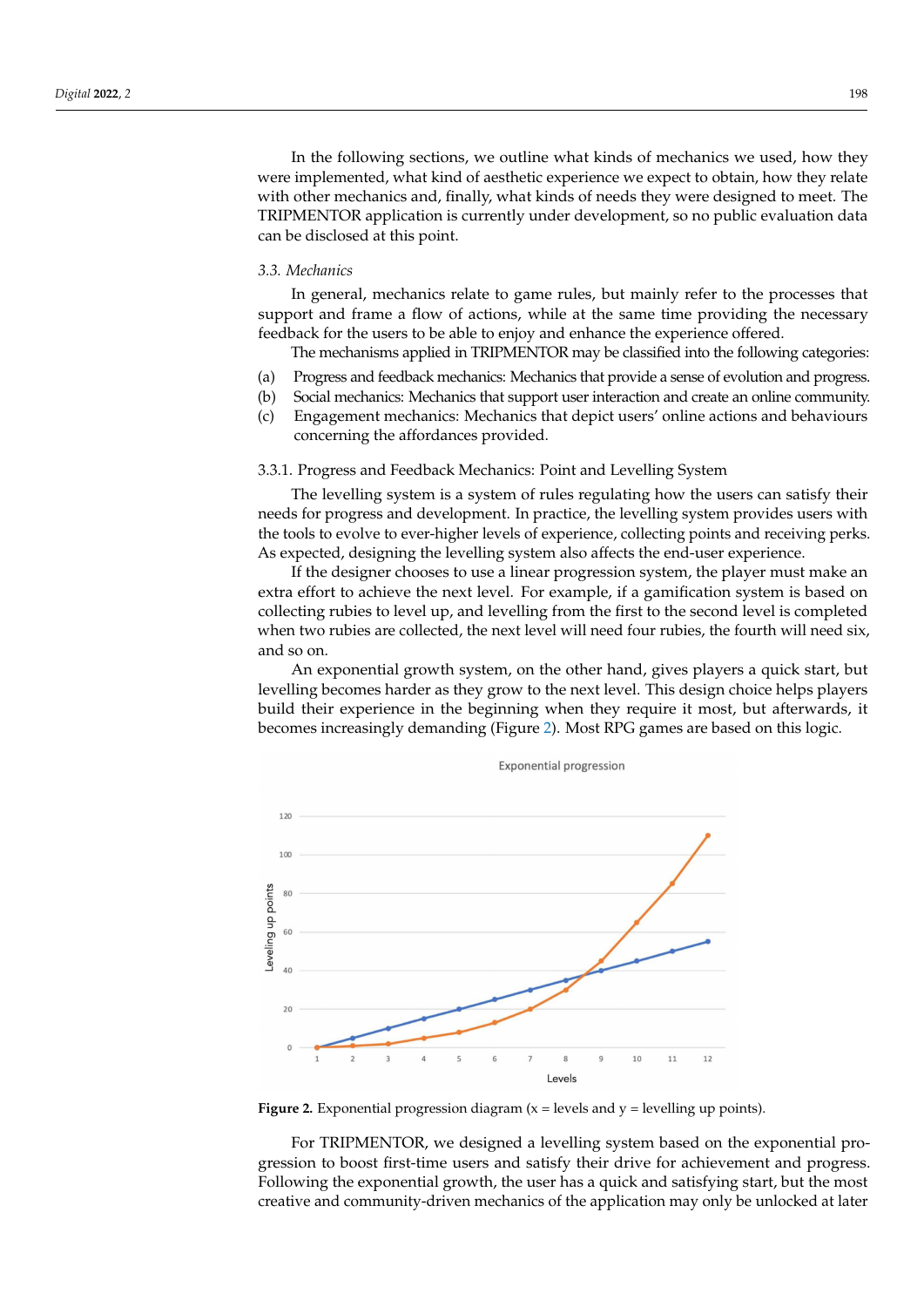levels. As users learn how to use the application and to what ends, they become even more motivated to use TRIPMENTOR, and level up, to gain access to mechanics that are available only to loyal members of the TRIPMENTOR community.

For the levelling system, we used the following formula:

$$
E(\nu) = \text{BaseXP} * (b^{\nu} - 1)
$$

where:

 $E(v)$  = the experience a user needs to gain in order to progress from level *ν* to level *ν* + 1;  $BaseXP =$  the linear difficulty coefficient;

 $b =$  the exponential difficulty coefficient.

For example, if we define  $b = 3$  and  $BaseXP = 5$ , then our levelling system will have the following form:

$$
E(2) = 5 * (32 - 1) = 40E(3) = 5 * (33 - 1) = 130E(4) = 5 * (34 - 1) = 400.
$$

Balancing is an important factor for games and gamified applications. Balance essentially means to present a kind of experience in which every aspect of the game serves a specific purpose in the best possible way. When it comes to games, this means, for example, that different weapons do different kinds of damage, promoting a sense of fairness to the game or the experience of flow to the user—the game is neither too difficult nor too easy for the user to handle. Balancing is hard to achieve, and it goes beyond the implementation of a mathematical formula, being the result of an iterative process of designing, testing, and refining.

In our case, balancing our system was mainly related to the exponential coefficient that would ultimately affect the effort a user has to make to increase levels. To decide our final formula, we had to run multiple scenarios and decide which was the best for our needs.

TRIPMENTOR's levelling system includes two easy-to-reach levels for the average 2-day visitor, one medium difficulty level for those who either have planned a more extended stay in Athens or are short-term visitors but want to explore TRIPMENTOR's gamified experience further, and finally, two high levels for the returning visitors and/or loyal users.

## 3.3.2. Scoring

Scoring became a crucial part of our design, specifically because we had to address the issue of defining and visualising a "Complete route". TRIPMENTOR is based on the idea of personalised routes that reflect and satisfy a visitor's age and gender, habits, and personality. Based on a user's profile, the guide will propose several routes so that they can enjoy a personalised tourist experience. Modelling how a user completes a route and, thus, a gamified task, affects the entire design.

When subscribing to TRIPMENTOR, users are invited to play a quick game that works like a fun questionnaire. Playing a fun minigame and choosing different activities and personal preferences, users create their profile, which will be a mixture of different tourist ideal types.

For instance, Maria is 35 years old and, according to her profile, she has a 50% interest in getting to know the city, the people, local culture, and local food; 40% of her interest is in archaeological sites and history, and 10% in exploring new areas and satisfying a sense of adventure. Based on our design, the application will propose several routes relevant to her primary profile (50%), another set of routes corresponding to her secondary profile (40%) and, finally, a group of routes for the last 10%. The rationale behind TRIPMENTOR's design is to motivate users to go one step further from their comfort zone, so as to experience the city through different lenses corresponding to different aspects of their personality. To achieve this, we rendered different values in different routes following a reverse logic from that of the users' personality profiles. Taking into account that it is very likely that users with or without the help of any application will visit points of interest relevant to their primary profile, TRIPMENTOR provides bigger rewards for choosing a route from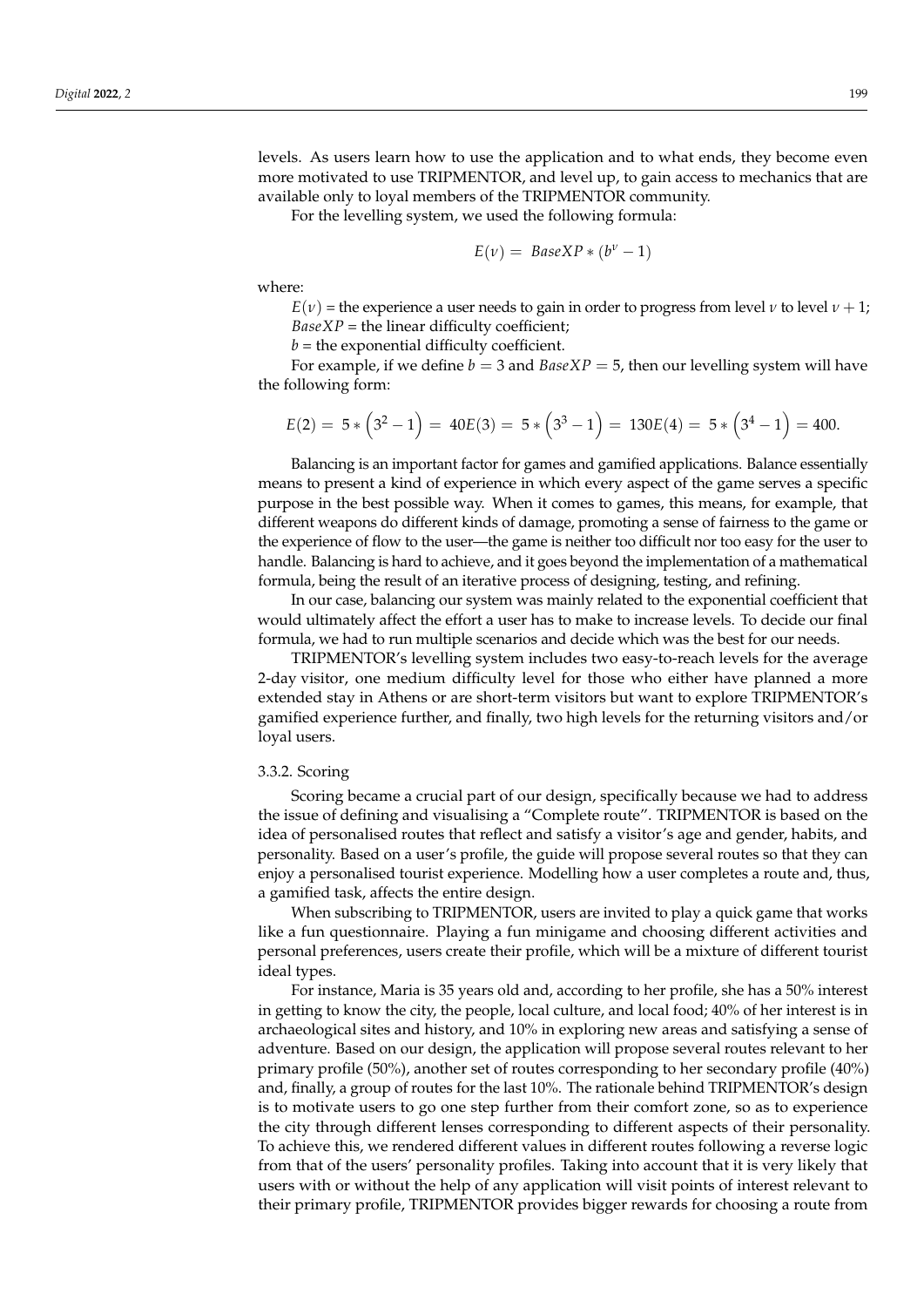the secondary or even the tertiary profiles. In other words, the routes corresponding to the secondary profile receive a greater value and more points than those from the primary profile, etc. In this light, it is obvious by now that the same route will not have the same value for all profiles.

For Maria, who wants to indulge in Athenian everyday life, visiting the central market will give her a few points. On the other hand, for her friend John, who has a different and more athletic profile and wishes to visit sunny Athenian beaches, the same route will offer a higher value—a reward for trying something that matches his profile but not his first choices.

Of course, scoring is only part of the solution. We had to decide what constitutes a complete route and how we could provide extra motivation for users to interact with the app. Adding a fulfilment indicator as a visual reference for users' progress, along with a completion bonus, makes the experience even more engaging.

Generally, our scoring follows the following logic:

- If the users manage to visit  $80\%$  of the proposed routes, then they will receive x points;
- If the users visit only a few sites—less than 80%—then their scoring will be based on a specific formula that calculates the value of each point of interest and multiplies it by the total number of points of interest the user visited;
- If users visit all the sites of a specific route (100% completion), then they receive all the points, plus a bonus point.

# 3.3.3. Social Mechanics

Social mechanics aim to satisfy the user's drive for social contact, networking, and communication. They help build a sustainable community of people who share common interests. The electronic world of mouth (eWOM), interpersonal online communications, and suggestions originating from online friends, relatives, and distant partners have proven to be the primary resource for travel recommendations today. In fact, travellers use social media as their pool of information for recommendations and decision making not only before they embark on their journey, but also after their trip, for evaluating sites and services and sharing their personal experiences [\[43\]](#page-14-13). Providing proper mechanics to further foster this kind of information and experience sharing thus became an integral part of our design.

Our primary interest was in user-generated content, i.e., content created, produced, and distributed by the users. As has already been mentioned, studies have highlighted that when referring to user-generated content, it is crucial to keep in mind that the endusers should be motivated to produce it voluntarily by themselves, without any kind of reward [\[44\]](#page-14-14). On the other hand, gamification design is mainly based on behavioural changes and a kind of gaming enjoyment that derives from satisfying basic psychological needs such as relatedness [\[45\]](#page-14-15). Taking all the above into consideration, our goal was to give users the freedom/motivation to decide whether they want to make use of our usergenerated features, and not to indirectly manipulate them into doing so through black-hat gamification techniques. In other words, our goal was to design a gamified system around those features, supporting users' participation in meaningful ways, and not to create a system taking advantage of their needs and expectations.

The social mechanics designed for TRIPMENTOR may be divided into low-level engagement mechanics, such as sharing information or a secret that one has discovered about a place or a site, and high-level engagement mechanics, such as creating one's own minigame. The effort and time required by a user to complete a social goal are the two factors that, ultimately, determine the points that each social goal will accumulate and, consequently, the level at which this social goal will be unlocked for users. Creating one's own minigame, for example, is far more demanding than posting a hint about a place that one recently visited and is also much more community-related. Unlocking this high-level engagement feature at a more advanced level, to some extent, provides a safety net for the designer, ensuring that this feature will not be misused by users who have no actual interest in the community and the application itself.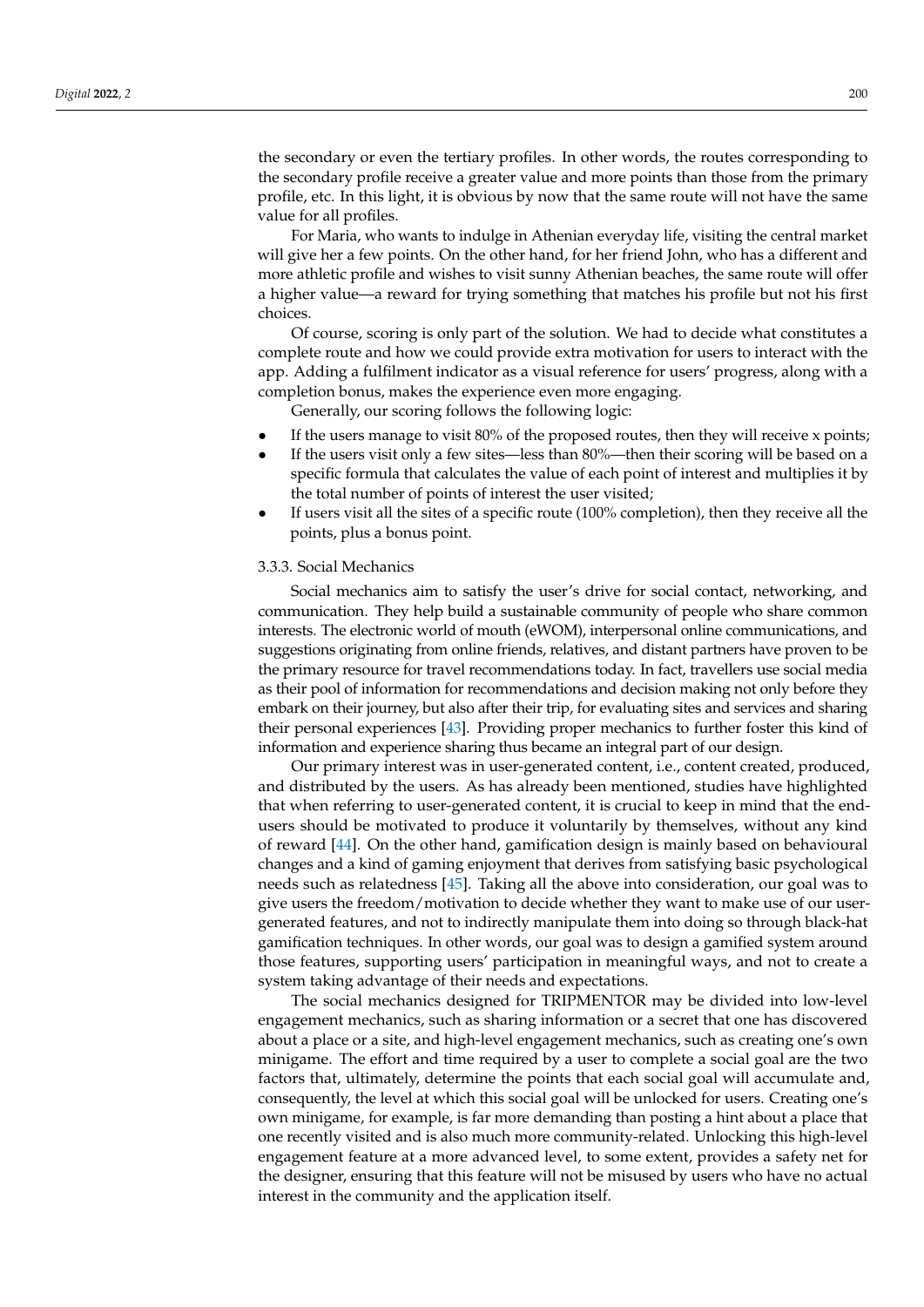## 3.3.4. Engagement Mechanics

Engagement mechanics differ from social mechanics in being a quantifiable index of a user's interaction with the application and its community. In other words, while social mechanics are used to motivate people and satisfy specific needs such as sociality, creativity, and ownership, engagement mechanics operate as a public visualisation and reward for in-app presence, just like badges do. Studies on the use of badges as a motivational index have been extensive, highlighting positive effects such as behavioural changes with respect to specific practises and habits, social recognition, and social influence, as well as adverse effects, such as promoting behaviours only to collect more badges. Instead of applying a badge system in TRIPMENTOR, we decided to use two indicators interconnected with social mechanics depicting the user's relationship with the community.

The first indicator is a sociality index, mainly connected with the innovative features of the application design and user-generated content. Using a heart as a symbol, the sociality index positively represents the acceptance one enjoys from TRIPMENTOR's community of users. These hearts, which function as another levelling system with different colours, display the likes that the user has collected with respect to a route or a minigame that they created. The second indicator refers to users' extroversion or, in other words, users' engagement with social media, e.g., sharing posts or reposting information about TRIPMENTOR events.

### <span id="page-10-0"></span>**4. Storytelling and Gamification in TRIPMENTOR**

As is evident from the presentation so far, applying a closed narrative scheme was almost impossible in gamifying TRIPMENTOR. Attica's visitors (as with most visitors to major cities) come from different socioeconomic backgrounds and cultures, diverse age groups, and have diverse purposes for their visits. An archaeology student from abroad has little to nothing in common with a Greek middle-aged businesswoman who visits Athens regularly and has only a few free hours available to explore the city. On the other hand, the narrative provides an essential layer of experience that users need to shape their own experiences and create their own narratives. In TRIPMENTOR, we used storytelling (a) to further customise users' profiles and offer a personalised experience, and (b) to support the feeling of achievement and progress [\[46\]](#page-14-16).

We used storytelling elements to develop different tourist personas for users to adopt and different environments for them to explore, based on their preferences. The colour palette, the general aesthetics, the wording, the text, and the interface design were the objects of extensive elaborative research that ran for a period of a year, aiming to create a personalised experience through storytelling. This part of TRIPMENTOR's research is beyond the scope of the present paper.

The second aspect of storytelling is connected to in-game progress and, thus, to our levelling system. The goal here was to design a narrative path to guide users from the first level to the last. "Levelling your avatar" is a visual progress mechanic whereby levelling unlocks new virtual avatar accessories that correspond to the progress made. New avatar accessories mean different items that the user's avatar can wear, and props that are only available at certain levels. In TRIPMENTOR, instead of using badges as a visualised progress indicator, we decided to use an avatar upgrade system; for example, an avatar with a map indicates a second-level user who has a lot to learn and explore, while a pair of glasses indicates a high-level user who knows their way around Attica. These kinds of visual indicators help to build storytelling for the users and, at the same time, symbolically reflect the experience of the city that they have gradually gained. After all, who would not want to unlock the final level and virtually wear a hat and a backpack, and become the professor, who has mastered and unlocked all the city's secrets and is ready to share their wisdom with others?

In conclusion, digital storytelling is not only about writing stories and scripts, but also about spatial design, and creating a holistic, consistent experience using different elements.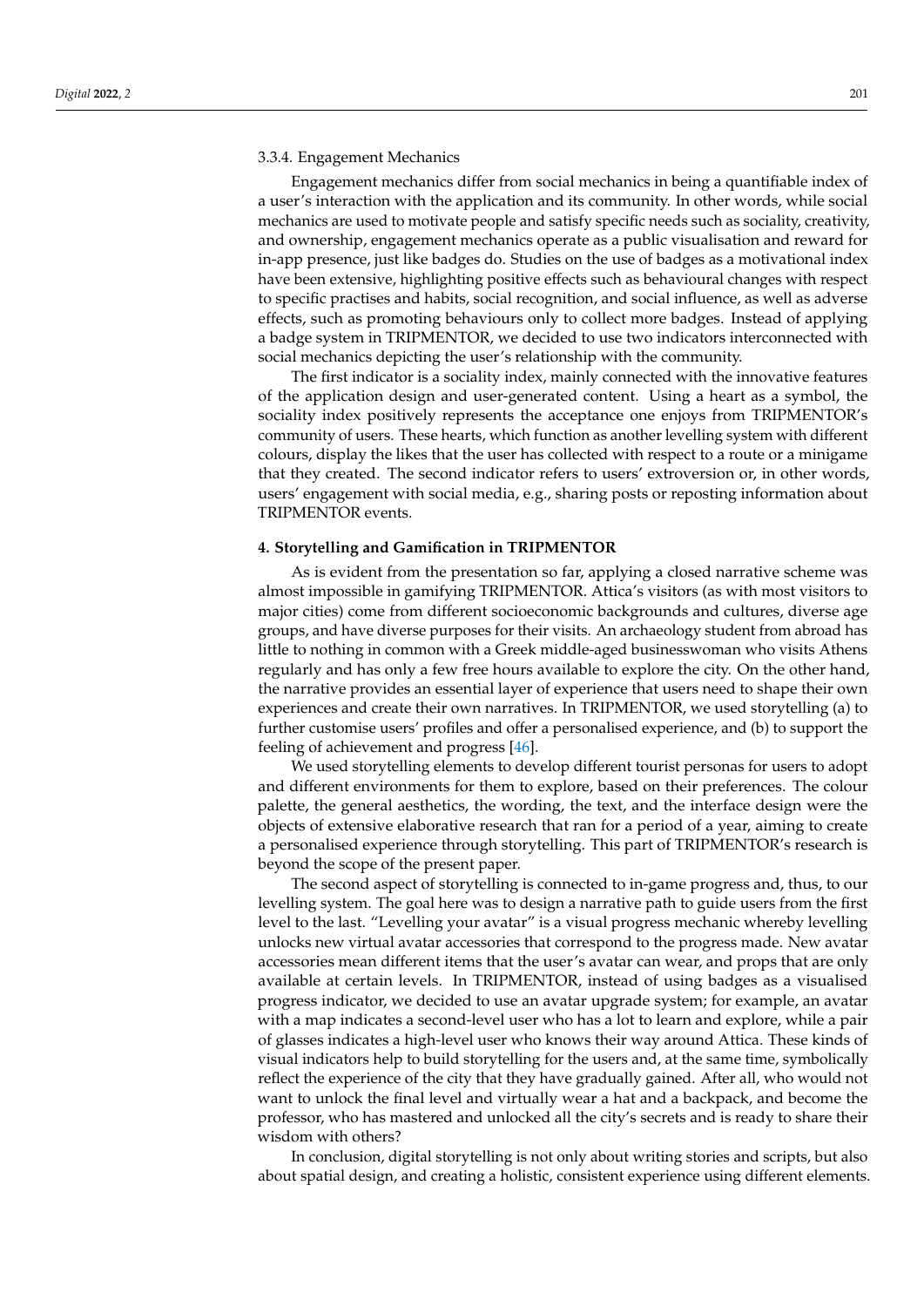During the TRIPMENTOR research project, storytelling was part of the game experience that we meant to offer, aiming to further support our game design choices.

#### <span id="page-11-0"></span>**5. Discussion**

A gamification design is an iterative process, and further testing will be needed to evaluate the provided experience. How fast or slow visitors level up, and how this affects their motivation to reuse the application and, therefore, further discover its perks and city secrets, is an open question for research, and is our next development step. From a design standpoint, what is worth mentioning, and practically guided our design methodology throughout the entire project, is the question of how to intrinsically motivate people to be part of a travel community using microgames, or in other words, small and quick gaming events/games.

Our entire design is based on this exact concept: developing mechanics and features that resemble micro gaming. The choose-your-type playful questionnaire, the thrill of the minigame challenges, and the unexpected share-a-secret feature were derived from gaming culture, aiming to enhance this non-gaming environment that we often discuss in gamification design. Therefore, our goal was not just to adopt gaming mechanics and apply them in a non-gaming environment such as a tourist application, but also to be inspired by gaming culture and to develop microgames that can engage, motivate, and entertain users.

For example, every digital application has an onboarding phase of interaction. Onboarding is the step during which the users have already discovered the application, expressed interest in trying it out, and are about to register and start using it, learn its rules, and test its interface. Yu-kai Chou refers to four steps of gamification experience, starting with (a) Discovery and (b) Onboarding, and continuing with (c) Scaffolding, in which users know exactly how to use the application and how to gain the maximum experience, and finally (d) the endgame, at which point users have mastered the application and need extra motivation to keep using it [\[39\]](#page-14-9). In TRIPMENTOR, the onboarding step is the playful questionnaire—a feature that we believe is casual enough to make new users feel at ease and, at the same time, give a fun aspect to a non-fun activity (registering and creating users' profiles). Through gaming elements and micro gaming, onboarding and all the other gamification experience steps can be achieved effortlessly, hopefully helping designers to build a new communicating path with their users/players.

#### <span id="page-11-1"></span>**6. Conclusions**

Creating a gamification scheme for a tourist destination is quite complex since several actors are active without necessarily promoting a unitary narrative or brand—a unique experience for the visitor agreed upon by all of them. Promoting a region as a destination is even more complicated, since actors and agents at different hierarchical levels interact, and opposing interests are at play, while imbalances in development can deepen the imbalances in the number and appeal of points of interest.

Successful gamification in tourism does not necessarily imply a digital application. However, a mobile application may highly enhance its success in augmenting interactivity. For example, geolocated information augments the cognitive and emotional responses to the point of interest; routes and gamification provide a narrative thread connecting discrete places and allowing for feeling a purpose in the visit—even in a purposeless stroll in the city or the countryside; reading other users' comments, proposals, or secrets creates a sense of community—a kind of intimate knowledge shared between co-travellers; personalisation through tourist typology brings the user to the centre of the tourist experience, catering to their priorities while at the same time challenging them and opening up a different perspective when proposing routes or secrets for their secondary or tertiary type, and rewarding the user for choosing them; the hearts as a sign of recognition coming from the community, and not from the application alone, is a pride-fuelling choice. However, all of these aspects look like scattered pieces of a puzzle in need of a uniting principle—a systemic logic to pull the threads.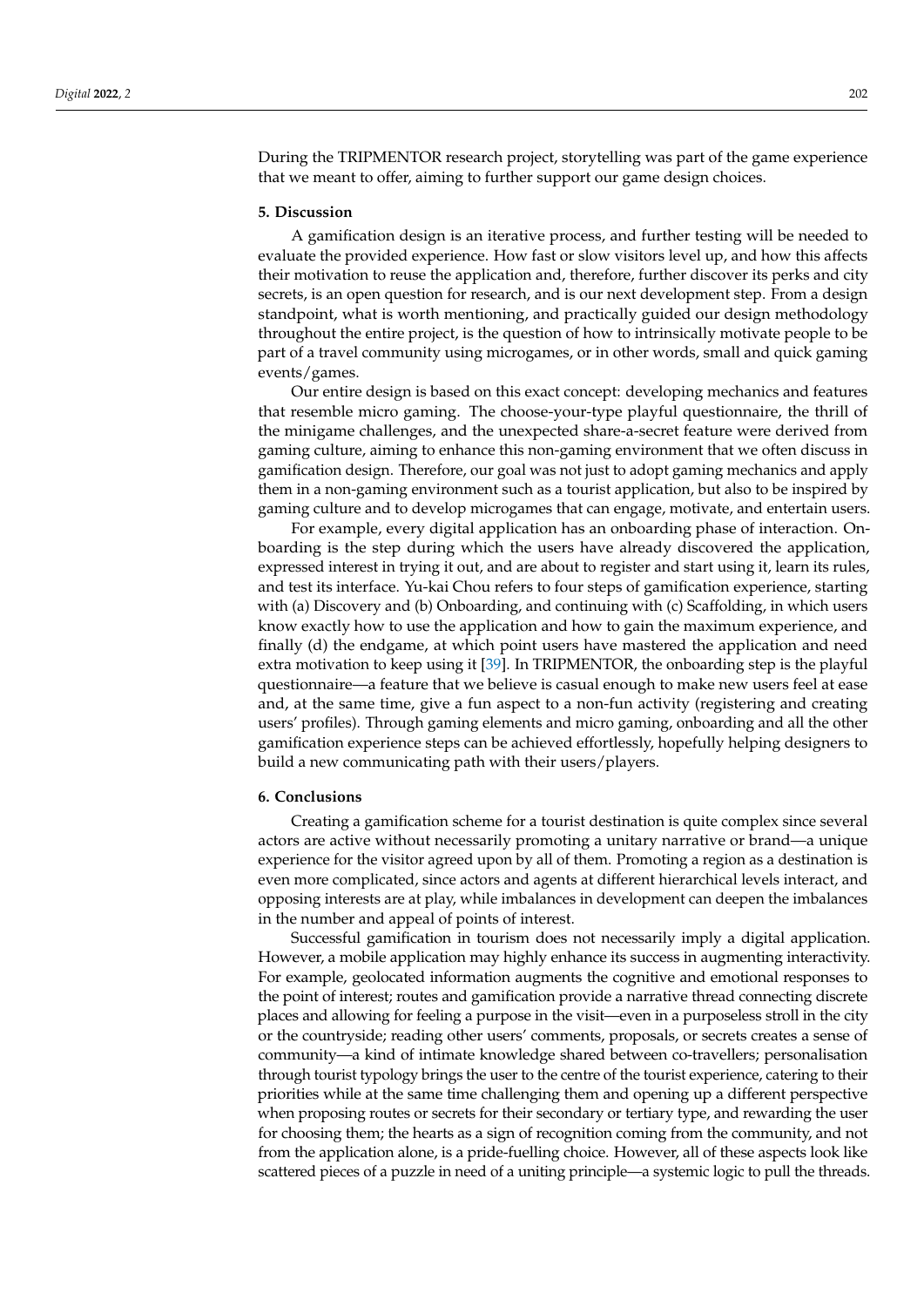It was this principle—the framework that we described—which first led to the design of mechanics interconnecting actions, information flow, and experiences.

In this paper, we detail the design of the rule-based systems and the gamification framework for the TRIPMENTOR project, as a methodology that may be followed in gamification design, irrespective of the actual content. This is why we did not confine ourselves to presenting the choices made but insisted on presenting the choices available. Having an idea of the whole spectrum of possibilities, a gamification designer may proceed to different choices relevant to the specifics of their project, the necessities of their content, and the expectations for its outcomes. We also followed the design logic from the framework for the rules, to calibration, thus presenting the concentric layers in building a gamification project.

The choice of the Octalysis model as our framework allows for better understanding of to what extent our gamification covers crucial aspects of the project, as well as for evaluating design gaps that may be answered in revisions, when enough data about real users' behaviour will be available. It also allows for the determination of to what extent critical choices are implemented (e.g., using white-hat and avoiding black-hat gamification).

We then turned to gamification mechanics, aimed at providing a sense of evolution and progress, supporting user interaction, and creating an online community, as well as mildly rewarding users' actions and behaviour. Our concern was to provide interactive and fun features as a solution to a specific travelling "problem": what is the best route to follow based on one's personality traits, the purpose of the trip, and one's visiting habits? User-generated content management mechanics were employed to support the sense of community, to promote interactivity among users, and to provide extra tools for the users to express themselves and share their experiences. User-generated content is also crucial for content updates. By providing the users with the tools to create content, the application satisfies a common need for sharing knowledge, while building a pool of constantly updated material. Nevertheless, user-generated content comes with limitations. Users may post illegal content, behave in a non-acceptable manner, harass people, or even use the application in a way that is harmful to the brand and the community. In the case of TRIPMENTOR, these problems are addressed partly through the levelling system, since access to user-generated content features is limited to competent users, and through the provision for a content moderator.

As it stands TRIPMENTOR is about to begin its social career among visitors. The data collected after an initial period of real-life testing will allow for an evaluation and calibration of the gamification design, leading to the evaluation of the theoretical background based on the foundation of hard experience.

**Author Contributions:** Conceptualisation, E.R. and M.K.; methodology, E.R.; software, E.R. and M.K.; validation, Y.S.; formal analysis, E.P.; investigation, E.R. and E.P.; resources, E.R.; data curation, E.R.; writing—original draft preparation, E.R., E.P. and M.K.; writing—review and editing, E.R., E.P. and M.K.; visualisation, Y.S.; supervision, Y.S.; project administration, M.K.; funding acquisition, M.K. All authors have read and agreed to the published version of the manuscript.

**Funding:** This research was co-financed by the European Union and Greek national funds through the Operational Program Competitiveness, Entrepreneurship, and Innovation, under the call RESEARCH CREATE INNOVATE (project code: T1EDK—03874).

**Institutional Review Board Statement:** Not applicable.

**Informed Consent Statement:** Not applicable.

**Data Availability Statement:** Not applicable.

**Conflicts of Interest:** The authors declare no conflict of interest.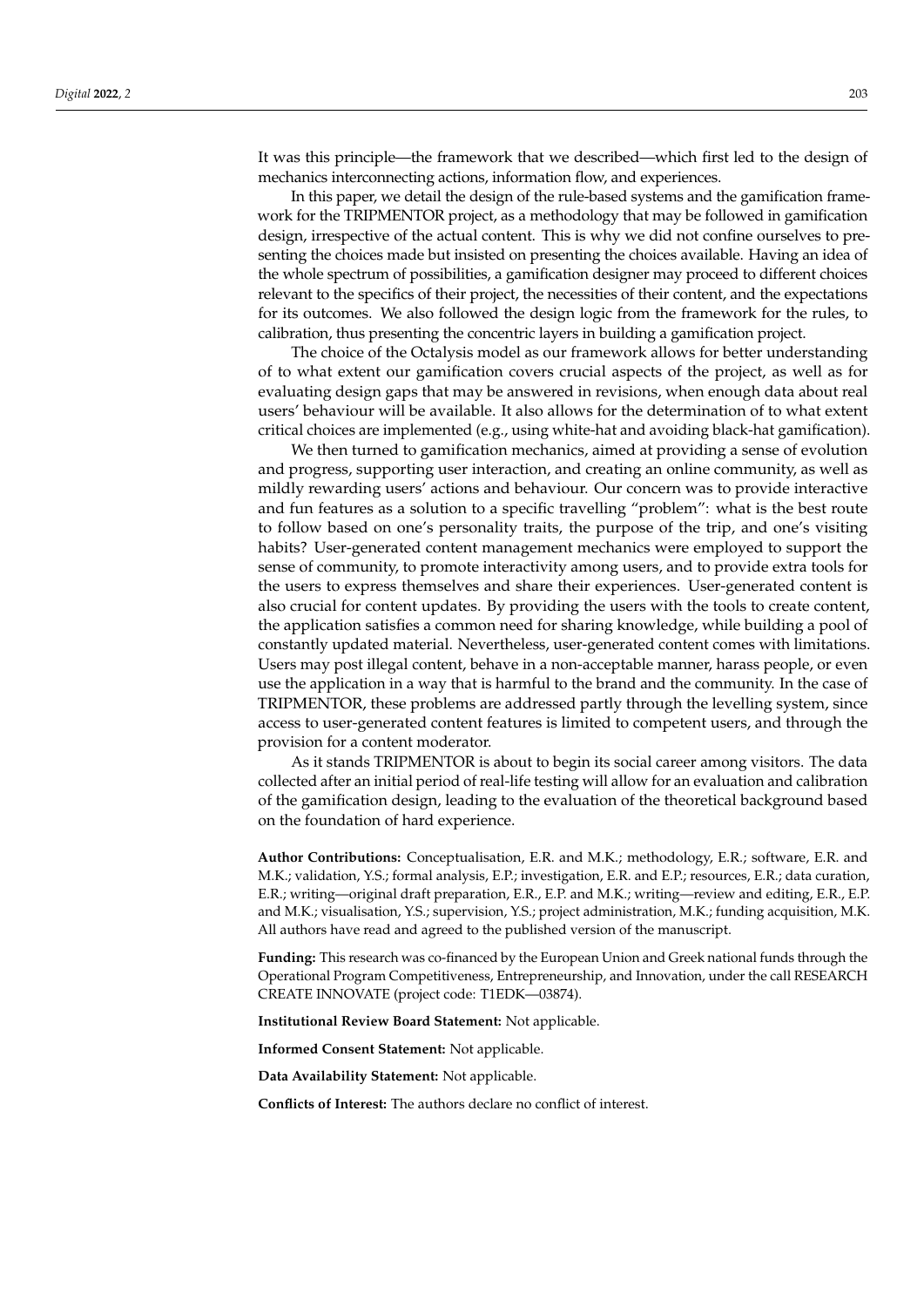## **References**

- <span id="page-13-0"></span>1. Hellenic Ministry of Tourism, Draft Plan for The Development of Tourism 2021–2025. Available online: [https://mintour.gov.gr/](https://mintour.gov.gr/wp-content/uploads/2021/05/tomeako-programma-anaptyksis-tourismou-2021-2025.pdf) [wp-content/uploads/2021/05/tomeako-programma-anaptyksis-tourismou-2021-2025.pdf](https://mintour.gov.gr/wp-content/uploads/2021/05/tomeako-programma-anaptyksis-tourismou-2021-2025.pdf) (accessed on 11 March 2022).
- <span id="page-13-1"></span>2. World Travel Awards, World's Leading Seaside Metropolitan Destination 2021. Available online: [https://www.worldtravelawards.](https://www.worldtravelawards.com/award-worlds-leading-seaside-metropolitan-destination-2021) [com/award-worlds-leading-seaside-metropolitan-destination-2021](https://www.worldtravelawards.com/award-worlds-leading-seaside-metropolitan-destination-2021) (accessed on 11 March 2022).
- <span id="page-13-2"></span>3. Koutoulas, D. Detailed Strategic Action Plan for the Touristic Promotion of Attica Region (2016–2020). Available online: [https://www.patt.gov.gr/wp-content/uploads/2018/02/180227\\_stratigiko\\_sxedio\\_drasis\\_tourismou\\_2016-2020.pdf](https://www.patt.gov.gr/wp-content/uploads/2018/02/180227_stratigiko_sxedio_drasis_tourismou_2016-2020.pdf) (accessed on 11 March 2022).
- <span id="page-13-3"></span>4. Vassilakis, C.; Poulopoulos, V.; Wallace, M.; Antoniou, A.; Lepouras, G. TripMentor Project: Scope and Challenges. In Proceedings of the CI@SMAP 2019, Larnaca, Cyprus, 9 June 2019.
- <span id="page-13-4"></span>5. Yang, Y.; Asaad, Y.; Dwivedi, Y. Examining the Impact of Gamification on Intention of Engagement and Brand Attitude in the Marketing Context. *Comput. Human Behav.* **2017**, *73*, 459–469. [\[CrossRef\]](http://doi.org/10.1016/j.chb.2017.03.066)
- <span id="page-13-5"></span>6. Zichermann, G.; Cunningham, C. *Gamification by Design: Implementing Game Mechanics in Web and Mobile Apps*; O'Reilly Media, Inc: Newton, MA, USA, 2011; Volume 182.
- <span id="page-13-6"></span>7. Xi, N.; Hamari, J. Does Gamification Affect Brand Engagement and Equity? A Study in Online Brand Communities. *J. Bus. Res.* **2020**, *109*, 449–460. [\[CrossRef\]](http://doi.org/10.1016/j.jbusres.2019.11.058)
- <span id="page-13-7"></span>8. Berger, A.; Schlager, T.; Sprott, D.E.; Herrmann, A. Gamified Interactions: Whether, When, and How Games Facilitate Self–Brand Connections. *J. Acad. Mark. Sci.* **2018**, *46*, 652–673. [\[CrossRef\]](http://doi.org/10.1007/s11747-017-0530-0)
- <span id="page-13-8"></span>9. Suh, A.; Wagner, C.; Liu, L. Enhancing User Engagement through Gamification. *J. Comput. Inf. Syst.* **2018**, *58*, 204–213. [\[CrossRef\]](http://doi.org/10.1080/08874417.2016.1229143)
- <span id="page-13-9"></span>10. Hollebeek, L.D.; Glynn, M.S.; Brodie, R.J. Consumer Brand Engagement in Social Media: Conceptualization, Scale Development and Validation. *J. Interact. Mark.* **2014**, *28*, 149–165. [\[CrossRef\]](http://doi.org/10.1016/j.intmar.2013.12.002)
- <span id="page-13-10"></span>11. Hsu, C.-L.; Chen, M.-C. How Gamification Marketing Activities Motivate Desirable Consumer Behaviors: Focusing on the Role of Brand Love. *Comput. Human Behav.* **2018**, *88*, 121–133. [\[CrossRef\]](http://doi.org/10.1016/j.chb.2018.06.037)
- <span id="page-13-11"></span>12. Anagnostopoulou, E.; Bothos, E.; Magoutas, B.; Schrammel, J.; Mentzas, G. Persuasive Technologies for Sustainable Mobility: State of the Art and Emerging Trends. *Sustainability* **2018**, *10*, 2128. [\[CrossRef\]](http://doi.org/10.3390/su10072128)
- <span id="page-13-12"></span>13. Reiners, T.; Wood, L.C. *Gami Cation in Education and Business*; Springer: Berlin/Heidelberg, Germany, 2015.
- <span id="page-13-13"></span>14. Liu, D.; Santhanam, R.; Webster, J. Toward Meaningful Engagement: A Framework for Design and Research of Gamified Information Systems. *MIS Q.* **2017**, *41*, 1011–1034. [\[CrossRef\]](http://doi.org/10.25300/MISQ/2017/41.4.01)
- <span id="page-13-14"></span>15. Xu, F.; Tian, F.; Buhalis, D.; Weber, J.; Zhang, H. Tourists as Mobile Gamers: Gamification for Tourism Marketing. *J. Travel Tour. Mark.* **2016**, *33*, 1124–1142. [\[CrossRef\]](http://doi.org/10.1080/10548408.2015.1093999)
- <span id="page-13-15"></span>16. Kim, J.-H.; Ritchie, J.R.B.; McCormick, B. Development of a Scale to Measure Memorable Tourism Experiences. *J. Travel Res.* **2012**, *51*, 12–25. [\[CrossRef\]](http://doi.org/10.1177/0047287510385467)
- <span id="page-13-16"></span>17. Egger, R.; Bulencea, P. *Gamification in Tourism: Designing Memorable Experiences*; BoD–Books on Demand: Norderstedt, Germany, 2015.
- <span id="page-13-17"></span>18. Weber, J. Gaming and Gamification in Tourism–Best Practice Report. *Digit. Tour. Think Tank* **2014**, *1*, 1–14.
- <span id="page-13-18"></span>19. Clayton, S.; Fraser, J.; Saunders, C.D. Zoo Experiences: Conversations, Connections, and Concern for Animals. *Zoo Biol. Publ. Affil. Am. Zoo Aquarium Assoc.* **2009**, *28*, 377–397. [\[CrossRef\]](http://doi.org/10.1002/zoo.20186)
- <span id="page-13-19"></span>20. Gazi, A.; Giannakis, T.; Marmaras, I.; Skoulidas, Y.; Stoyannidis, Y.; Venieri, F.; Ziff, S. REVAthens: Bringing Athens of the Revolution to Life Through Museum Theatre Methodology and Digital Gamification Techniques. In *International Conference on Emerging Technologies and the Digital Transformation of Museums and Heritage Sites*; Springer: Berlin/Heidelberg, Germany, 2021; pp. 166–183.
- <span id="page-13-20"></span>21. Lee, B.C. The Effect of Gamification on Psychological and Behavioral Outcomes: Implications for Cruise Tourism Destinations. *Sustainability* **2019**, *11*, 3002. [\[CrossRef\]](http://doi.org/10.3390/su11113002)
- <span id="page-13-21"></span>22. Souza, V.S.; de Vasconcelos Marques, S.R.B.; Veríssimo, M. How Can Gamification Contribute to Achieve SDGs?: Exploring the Opportunities and Challenges of Ecogamification for Tourism. *J. Hosp. Tour. Technol.* **2020**, *11*, 255–276. [\[CrossRef\]](http://doi.org/10.1108/JHTT-05-2019-0081)
- <span id="page-13-22"></span>23. Stadler, D.; Bilgram, V. Gamification: Best Practices in Research and Tourism. In *Open Tourism*; Springer: Berlin/Heidelberg, Germany, 2016; pp. 363–370.
- <span id="page-13-23"></span>24. Negrușa, A.L.; Toader, V.; Sofică, A.; Tutunea, M.F.; Rus, R.V. Exploring Gamification Techniques and Applications for Sustainable Tourism. *Sustainability* **2015**, *7*, 11160–11189. [\[CrossRef\]](http://doi.org/10.3390/su70811160)
- 25. Pace, R.; Dipace, A. Game-Based Learning and Lifelong Learning for Tourist Operators. In *Cultural Tourism in a Digital Era*; Springer: Berlin/Heidelberg, Germany, 2015; pp. 185–199.
- 26. Pamfilie, R.; Vasilcovschi, A.; Bumbac, R. A New Possible Way of Promoting Tourist Packages: Gamification. *Cactus Tour. J.* **2016**, *13*, 5–10.
- <span id="page-13-24"></span>27. Sever, N.S.; Sever, G.N.; Kuhzady, S. The Evaluation of Potentials of Gamification in Tourism Marketing Communication. *Int. J. Acad. Res. Bus. Soc. Sci.* **2015**, *5*, 188–202. [\[CrossRef\]](http://doi.org/10.6007/IJARBSS/v5-i10/1867)
- <span id="page-13-25"></span>28. Hamari, J.; Koivisto, J.; Sarsa, H. Does Gamification Work? A Literature Review of Empirical Studies on Gamification. In Proceedings of the 2014 47th Hawaii International Conference on System Sciences, Waikoloa, HI, USA, 6–9 January 2014; pp. 3025–3034.
- 29. Trichopoulos, G.; Aliprantis, J.; Konstantakis, M.; Caridakis, G. ARTISTS: A Virtual Reality CulTural ExperIence PerSonalized ArTworks System: The "Children Concert" Painting Case Study. 2018. In Proceedings of the International Conference on Digital Culture & AudioVisual Challenges, Corfu, Greece, 1–2 June 2018.